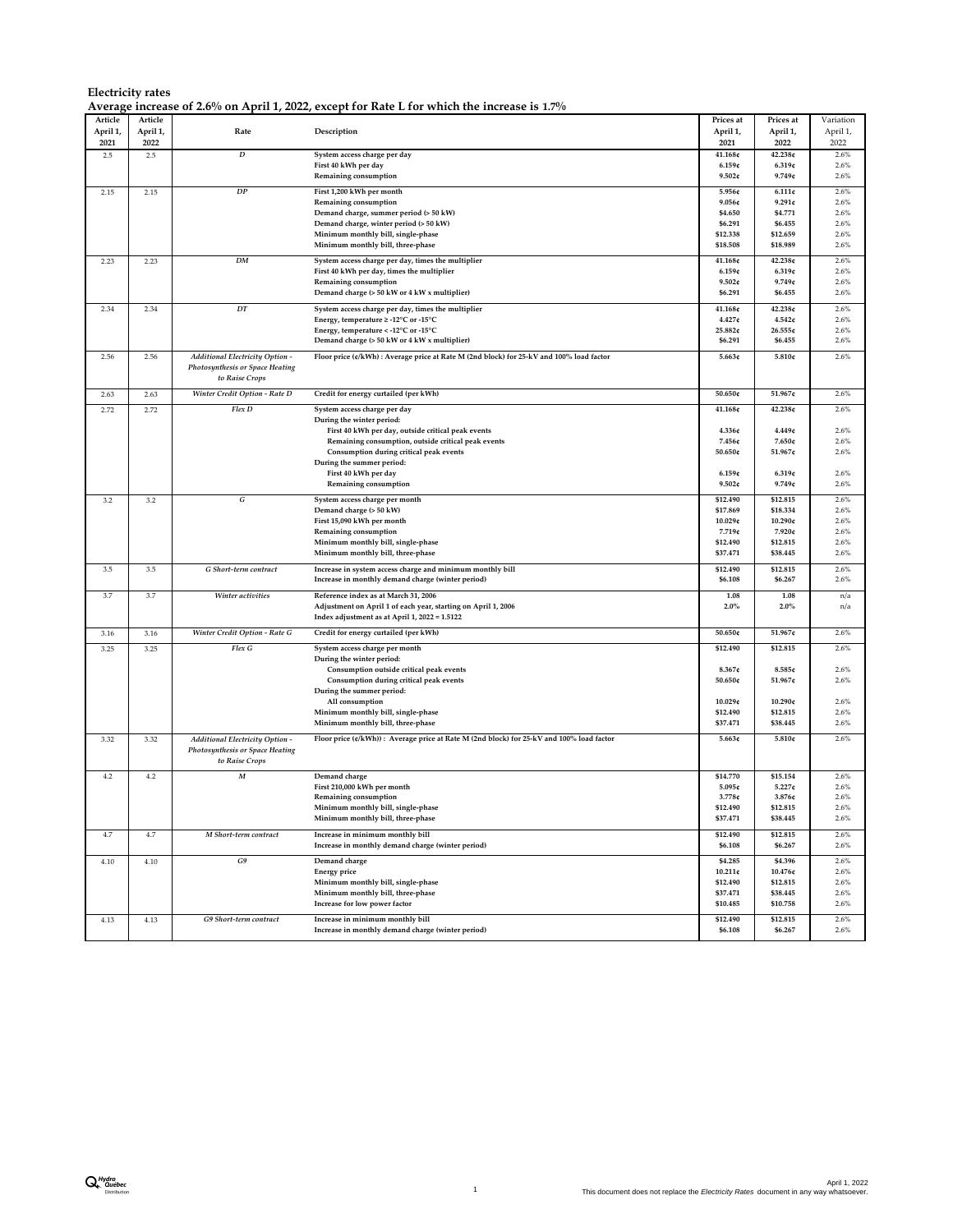**Average increase of 2.6% on April 1, 2022, except for Rate L for which the increase is 1.7%**

|              |              |                                                   | Average increase of 2.6% on April 1, 2022, except for Rate L for which the increase is 1.7%                                                   |                   |                   |              |
|--------------|--------------|---------------------------------------------------|-----------------------------------------------------------------------------------------------------------------------------------------------|-------------------|-------------------|--------------|
| 4.17         | 4.17         | GD                                                | Demand charge                                                                                                                                 | \$5.349           | \$5.488           | 2.6%         |
|              |              |                                                   | Energy, summer period                                                                                                                         | 6.331c            | 6.496¢            | 2.6%         |
|              |              |                                                   | Energy, winter period                                                                                                                         | 15.712¢           | 16.121c           | 2.6%         |
|              |              |                                                   | Minimum monthly bill, single-phase                                                                                                            | \$12.490          | \$12.815          | 2.6%         |
|              |              |                                                   | Minimum monthly bill, three-phase                                                                                                             | \$37.471          | \$38.445          | 2.6%         |
| 4.21 et 4.22 | 4.21 et 4.22 | Running-in for New Equipment -                    | Adjustment of the average price                                                                                                               | $4\%$             | $4\%$             | n/a          |
|              |              | <b>Medium Power</b>                               |                                                                                                                                               |                   |                   |              |
|              |              |                                                   |                                                                                                                                               |                   |                   |              |
| 4.26         | 4.26         | <b>Equipment Testing -</b><br><b>Medium Power</b> | Multiplier (per kWh)                                                                                                                          | $10.130c$         | 10.393¢           | 2.6%         |
| 4.33         | 4.33         | Interruptible Electricity Option -                | Option I:                                                                                                                                     |                   |                   |              |
|              |              | Medium-Power                                      | Fixed nominal credit, winter period (per kW)                                                                                                  | \$13.169          | \$13.511          | 2.6%         |
|              |              |                                                   | Variable nominal credit for each of the first 20 interruption hours (per kWh)                                                                 | 20.260c           | 20.787¢           | 2.6%         |
|              |              |                                                   | Variable nominal credit for each of the next 20 interruption hours (per kWh)                                                                  | 25.325€           | 25.983¢           | 2.6%         |
|              |              |                                                   | Variable nominal credit for each of the 60 subsequent interruption hours (per kWh)                                                            | 30.390¢           | 31.180¢           | 2.6%         |
|              |              |                                                   | Option II:                                                                                                                                    |                   |                   |              |
|              |              |                                                   | Fixed nominal credit, winter period (per kW)                                                                                                  | \$9.218           | \$9.458           | 2.6%         |
|              |              |                                                   | Variable nominal credit for each interruption hour (per kWh)                                                                                  | 20.260c           | 20.787¢           | 2.6%         |
|              |              |                                                   |                                                                                                                                               |                   |                   |              |
| 4.35         | 4.35         | Interruptible Electricity Option -                | Option I:                                                                                                                                     |                   | \$1.299           | 2.6%         |
|              |              | Medium-Power                                      | Penalty (per kW)                                                                                                                              | \$1.266           |                   |              |
|              |              |                                                   | Option II:                                                                                                                                    |                   |                   |              |
|              |              |                                                   | Penalty (per kW)                                                                                                                              | \$0.5065          | \$0.5197          | 2.6%         |
| 4.38         | 4.38         | <b>Additional Electricity Option -</b>            | Floor price (¢/kWh) : Average price at Rate M (2nd block) for 25-kV and 100% load factor                                                      | 5.663c            | 5.810c            | 2.6%         |
|              |              | Medium-Power                                      |                                                                                                                                               |                   |                   |              |
|              |              |                                                   |                                                                                                                                               |                   |                   |              |
| 4.42         | 4.42         | <b>Industrial Revitalization Rate -</b>           | Floor price (¢/kWh) : Rate M 2nd block energy price                                                                                           |                   |                   |              |
|              |              | <b>Medium Power</b>                               |                                                                                                                                               | 3.778c            | 3.876¢            | 2.6%         |
| 4.45         | 4.45         | $_{\it BR}$                                       | Consumption associated with the first 50 kW of maximum power demand (per kWh)                                                                 | 11.184¢           | 11.475¢           | 2.6%         |
|              |              |                                                   | Consumption associated with maximum power demand in excess of 50 kW (per kWh)                                                                 | 20.959c           | 21.504¢           | 2.6%         |
|              |              |                                                   | Remaining consumption (per kWh)                                                                                                               | 16.482¢           | 16.911c           | 2.6%         |
|              |              |                                                   | Minimum monthly bill, single-phase                                                                                                            | \$12.490          | \$12.815          | 2.6%         |
|              |              |                                                   | Minimum monthly bill, three-phase                                                                                                             | \$37.471          | \$38.445          | 2.6%         |
| 4.55         | 4.55         | Flex M                                            | Demand charge                                                                                                                                 | \$14.770          | \$15.154          | 2.6%         |
|              |              |                                                   | During the winter period:                                                                                                                     |                   |                   |              |
|              |              |                                                   | Consumption outside critical peak events                                                                                                      | 3.211c            | 3.294c            | 2.6%         |
|              |              |                                                   | Consumption during critical peak events                                                                                                       | 50.650¢           | 51.967¢           | 2.6%         |
|              |              |                                                   | During the summer period:                                                                                                                     |                   |                   |              |
|              |              |                                                   | First 210,000 kWh per month                                                                                                                   | 5.095¢            | 5.227c            | 2.6%         |
|              |              |                                                   | Remaining consumption                                                                                                                         | 3.778c            | 3.876¢            | 2.6%         |
|              |              |                                                   | Minimum monthly bill, single-phase                                                                                                            | \$12.490          | \$12.815          | 2.6%         |
|              |              |                                                   | Minimum monthly bill, three-phase                                                                                                             | \$37.471          | \$38.445          | 2.6%         |
|              |              |                                                   |                                                                                                                                               |                   |                   |              |
| 4.67         | 4.67         | Flex G9                                           | Demand charge                                                                                                                                 | \$4.285           | \$4.396           | 2.6%         |
|              |              |                                                   | During the winter period:                                                                                                                     |                   |                   |              |
|              |              |                                                   | Consumption outside critical peak events<br>Consumption during critical peak events                                                           | 8.205c<br>50.650e | 8.418¢<br>51.967¢ | 2.6%<br>2.6% |
|              |              |                                                   |                                                                                                                                               |                   |                   |              |
|              |              |                                                   | During the summer period:<br>All consumption                                                                                                  | 10.211c           | 10.476¢           | 2.6%         |
|              |              |                                                   | Minimum monthly bill, single-phase                                                                                                            | \$12.490          | \$12.815          | 2.6%         |
|              |              |                                                   | Minimum monthly bill, three-phase                                                                                                             | \$37.471          | \$38.445          | 2.6%         |
|              |              |                                                   | Increase for low power factor                                                                                                                 | \$10.485          | \$10.758          | 2.6%         |
|              |              |                                                   |                                                                                                                                               |                   |                   |              |
| 4.80         | 4.80         | Demand response option                            | Fixed nominal credit for the winter period applicable to an average power demand reduction ranging from                                       |                   |                   |              |
|              |              |                                                   | 15 kW et 199 kW (per kW)                                                                                                                      | \$65.000          | \$66.690          | 2.6%         |
|              |              |                                                   | Fixed nominal credit for the winter period applicable to an average power demand reduction ranging from more<br>than 199 kW à 599 kW (per kW) | \$60.000          | \$61.560          | 2.6%         |
|              |              |                                                   | Fixed nominal credit for the winter period applicable to an average power demand reduction ranging from more                                  |                   |                   |              |
|              |              |                                                   | than 599 kW to 1,199 kW (per kW)                                                                                                              | \$55.000          | \$56.430          | 2.6%         |
|              |              |                                                   | Fixed nominal credit for the winter period applicable to an average power demand reduction ranging from more                                  |                   |                   |              |
|              |              |                                                   | than 1,199 kW to 1,799 kW (per kW)                                                                                                            | \$50.000          | \$51.300          | 2.6%         |
|              |              |                                                   | Fixed nominal credit for the winter period applicable to an average power demand reduction of                                                 |                   |                   |              |
|              |              |                                                   | more than 1,799 kW (per kW)                                                                                                                   | \$45.000          | \$46.170          | 2.6%         |
|              |              |                                                   |                                                                                                                                               |                   |                   |              |
|              |              |                                                   | Nominal credit if no critical peak event notifications are sent during the winter period, equal to the lesser of the<br>following values:     |                   |                   |              |
|              |              |                                                   | - The price per kW multiplied by 15% of the contract's maximum power demand during the winter period;                                         | \$60.000          | \$61.560          | 2.6%         |
|              |              |                                                   | - or                                                                                                                                          | \$20,000,000      | \$20,520.000      | 2.6%         |
|              |              |                                                   |                                                                                                                                               |                   |                   |              |
| 5.2          | 5.2          | L                                                 | Demand charge                                                                                                                                 | \$13.003          | \$13.224          | 1.7%         |
|              |              |                                                   | <b>Energy price</b>                                                                                                                           | 3.306¢            | 3.362c            | 1.7%         |
| 5.6          | 5.6          | L                                                 | Daily optimization charge                                                                                                                     | \$7.620           | \$7.750           | 1.7%         |
|              |              |                                                   | Monthly optimization charge                                                                                                                   | \$22.861          | \$23.250          | 1.7%         |
| 5.14         | 5.14         | $\cal{L}G$                                        | Demand charge                                                                                                                                 | \$13.432          | \$13.781          | 2.6%         |
|              |              |                                                   | <b>Energy price</b>                                                                                                                           | 3.505c            | 3.596¢            | 2.6%         |
|              |              |                                                   |                                                                                                                                               |                   |                   |              |
| 5.25         | 5.25         | $\boldsymbol{H}$                                  | Demand charge                                                                                                                                 | \$5.379           | \$5.519           | 2.6%         |
|              |              |                                                   | Energy consumed outside winter weekdays                                                                                                       | 5.430¢            | 5.571c            | 2.6%         |
|              |              |                                                   | Energy consumed on winter weekdays                                                                                                            | 18.315¢           | 18.791¢           | 2.6%         |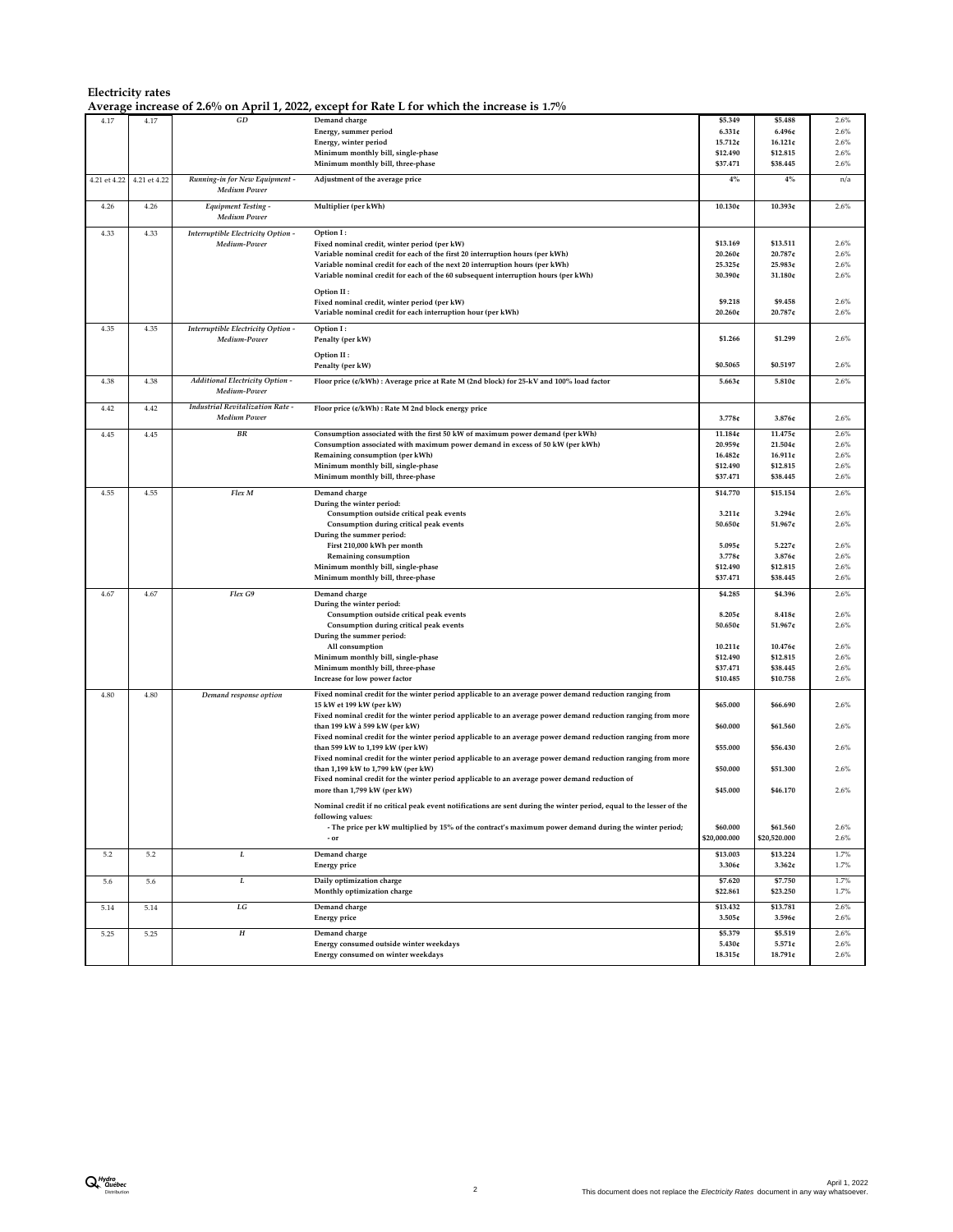**Average increase of 2.6% on April 1, 2022, except for Rate L for which the increase is 1.7%**

|         |         |                                                | Average increase of 2.0% on April 1, 2022, except for Kate L for which the increase is 1.7% |             |             |      |
|---------|---------|------------------------------------------------|---------------------------------------------------------------------------------------------|-------------|-------------|------|
| 5.30a   | 5.30a)  | LD (Firm option)                               | Demand charge                                                                               | \$5.379     | \$5.519     | 2.6% |
|         |         |                                                | Energy consumed outside winter weekdays                                                     | 5.430e      | 5.571c      | 2.6% |
|         |         |                                                | Energy consumed on winter weekdays                                                          | 18.315¢     | 18.791¢     | 2.6% |
|         |         |                                                |                                                                                             |             |             |      |
| 5.30 b  | 5.30 b) | LD (Non-firm option)                           | Demand charge per day for planned interruptions                                             | \$0.537     | \$0.551     | 2.6% |
|         |         |                                                | Demand charge per day for unplanned interruptions                                           | \$1.074     | \$1.102     | 2.6% |
|         |         |                                                | <b>Energy price</b>                                                                         | 5.430¢      | 5.571c      | 2.6% |
|         |         |                                                |                                                                                             |             |             |      |
|         |         |                                                | Monthly maximum - Demand charge                                                             | \$5.379     | \$5.519     | 2.6% |
| 5.33    | 5.33    | LD (Non-firm option)                           | Price for consumption during unauthorized period (per kWh)                                  | $50.650c$   | 51.967¢     | 2.6% |
| 5.39    | 5.39    | Running-in for New Equipment                   | Maximum increase of the average price                                                       | 4%          | 4%          | n/a  |
|         |         | (12 or more consumption periods)               | Minimum increase of the average price                                                       | $1\%$       | $1\%$       | n/a  |
| 5.40    | 5.40    | Running-in for New Equipment                   | Increase of the average price                                                               | 4%          | $4\%$       | n/a  |
|         |         | (fewer than 12 consumption periods)            |                                                                                             |             |             |      |
| 5.43    | 5.43    | Running-in for New Equipment                   | Price for consumption during unauthorized period (per kWh)                                  | 50.650e     | 51.967¢     | 2.6% |
| 5.45 b) | 5.45 b) | <b>Equipment Testing -</b><br>Large-Power      | Multiplier (per kWh)                                                                        | 10.130c     | 10.393€     | 2.6% |
| 5.49    | 5.49    | LP                                             | Annual fixed charge                                                                         | \$1,013.000 | \$1,039.338 | 2.6% |
| 5.56    | 5.56    | $\cal LP$                                      | Price for unauthorized consumption of energy (per kWh)                                      | 50.650e     | 51.967¢     | 2.6% |
| 6.20    | 6.20    | Interruptible Electricity Option -             | Option I:                                                                                   |             |             |      |
|         |         | Large-Power                                    | Fixed nominal credit, winter period (per kW)                                                | \$13.169    | \$13.511    | 2.6% |
|         |         |                                                | Variable nominal credit for each of the first 20 interruption hours (per kWh)               | 20.260¢     | 20.787¢     | 2.6% |
|         |         |                                                | Variable nominal credit for each of the next 20 interruption hours (per kWh)                | 25.325¢     | 25.983¢     | 2.6% |
|         |         |                                                | Variable nominal credit for each of the 60 subsequent interruption hours (per kWh)          | 30.390¢     | 31.180¢     | 2.6% |
|         |         |                                                |                                                                                             |             |             |      |
|         |         |                                                | Option II:                                                                                  |             |             |      |
|         |         |                                                | Fixed nominal credit, winter period (per kW)                                                | \$6.585     | \$6.756     | 2.6% |
|         |         |                                                | Variable nominal credit for each interruption hour (per kWh)                                | 20.260e     | 20.787¢     | 2.6% |
| 6.24    | 6.24    | Interruptible Electricity Option -             | Option I:                                                                                   |             |             |      |
|         |         |                                                | Penalty (per kW)                                                                            | \$1.266     | \$1.299     | 2.6% |
|         |         | Large-Power                                    |                                                                                             |             |             |      |
|         |         |                                                | Amount for the determination of the maximum penalty (per kW)                                | \$5,065     | \$5.197     | 2.6% |
|         |         |                                                | Option II:                                                                                  |             |             |      |
|         |         |                                                | Penalty (per kW)                                                                            | \$0.608     | \$0.624     | 2.6% |
|         |         |                                                | Amount for the determination of the maximum penalty (per kW)                                | \$2.533     | \$2.599     | 2.6% |
|         |         |                                                |                                                                                             |             |             |      |
| 6.32    | 6.32    | Additional Electricity Option -<br>Large-Power | Floor price (¢/kWh) : Average price at Rate L for 120-kV and 100% load factor               | 4.707¢      | 4.787c      | 1.7% |
| 6.36    | 6.36    | <b>Additional Electricity Option -</b>         | Consumption beyond reference power during unauthorized period (per kWh)                     | 50.650e     | 51.967¢     | 2.6% |
|         |         | Large-Power                                    |                                                                                             |             |             |      |
| 6.46    | 6.46    | <b>Economic Development Rate</b>               | Initial rate reduction                                                                      | 20%         | 20%         | n/a  |
| 6.61    | 6.61    | <b>Industrial Revitalization Rate -</b>        | Floor price (¢/kWh) : Rate L energy price                                                   | 3.306e      | 3.362c      | 1.7% |
|         |         | Large-Power                                    |                                                                                             |             |             |      |
| 6.65    | 6.65    | <b>Industrial Revitalization Rate -</b>        | Consumption beyond reference power during unauthorized period (per kWh)                     | $50.650c$   | 51.967¢     | 2.6% |
|         |         | Large-Power                                    |                                                                                             |             |             |      |
| 7.3     | 7.3     | CB - Medium Power                              | Demand charge                                                                               | \$14.770    | \$15.154    | 2.6% |
|         |         |                                                |                                                                                             | 5.095c      | 5.227c      | 2.6% |
|         |         |                                                | First 210,000 kWh per month for authorized consumption                                      |             |             |      |
|         |         |                                                | Energy price for the remaining authorized consumption                                       | 3.778c      | 3.876¢      | 2.6% |
|         |         |                                                | Energy price for consumption above or other than the authorized consumption                 | 15.195¢     | 15.590¢     | 2.6% |
|         |         |                                                | Minimum monthly bill, single-phase                                                          | \$12.490    | \$12.815    | 2.6% |
|         |         |                                                | Minimum monthly bill, three-phase                                                           | \$37.471    | \$38.445    | 2.6% |
| 7.4     | 7.4     | CB - Large Power                               | Demand charge                                                                               | \$13.432    | \$13.781    | 2.6% |
|         |         |                                                | Energy price for the authorized consumption                                                 | 3.505¢      | 3.596¢      | 2.6% |
|         |         |                                                | Energy price for consumption above or other than the authorized consumption                 | 15.195¢     | 15.590¢     | 2.6% |
|         |         |                                                |                                                                                             |             |             |      |
| 7.9     | 7.9     | <b>CB</b> - Medium and Large Power             | Energy price for consumption above the 5% limit during unauthorized period                  | 50.650¢     | 51.967¢     | 2.6% |
|         |         |                                                |                                                                                             |             |             |      |
| 8.2     | 8.2     | DN                                             | System access charge per day, times the multiplier                                          | 41.168¢     | 42.238¢     | 2.6% |
|         |         |                                                | First 40 kWh per day, times the multiplier                                                  | 6.159c      | 6.319c      | 2.6% |
|         |         |                                                | Remaining consumption                                                                       | 41.969¢     | 43.060¢     | 2.6% |
|         |         |                                                | Demand charge, summer period (> 50 kW or 4 kW x multiplier)                                 | \$6.291     | \$6.455     | 2.6% |
|         |         |                                                |                                                                                             |             |             |      |
| 8.8     | 8.8     | G, G-9, M, MA Off-Grid Systems                 | Penalty on energy                                                                           | 79.328¢     | 81.391¢     | 2.6% |
|         |         |                                                |                                                                                             |             |             |      |